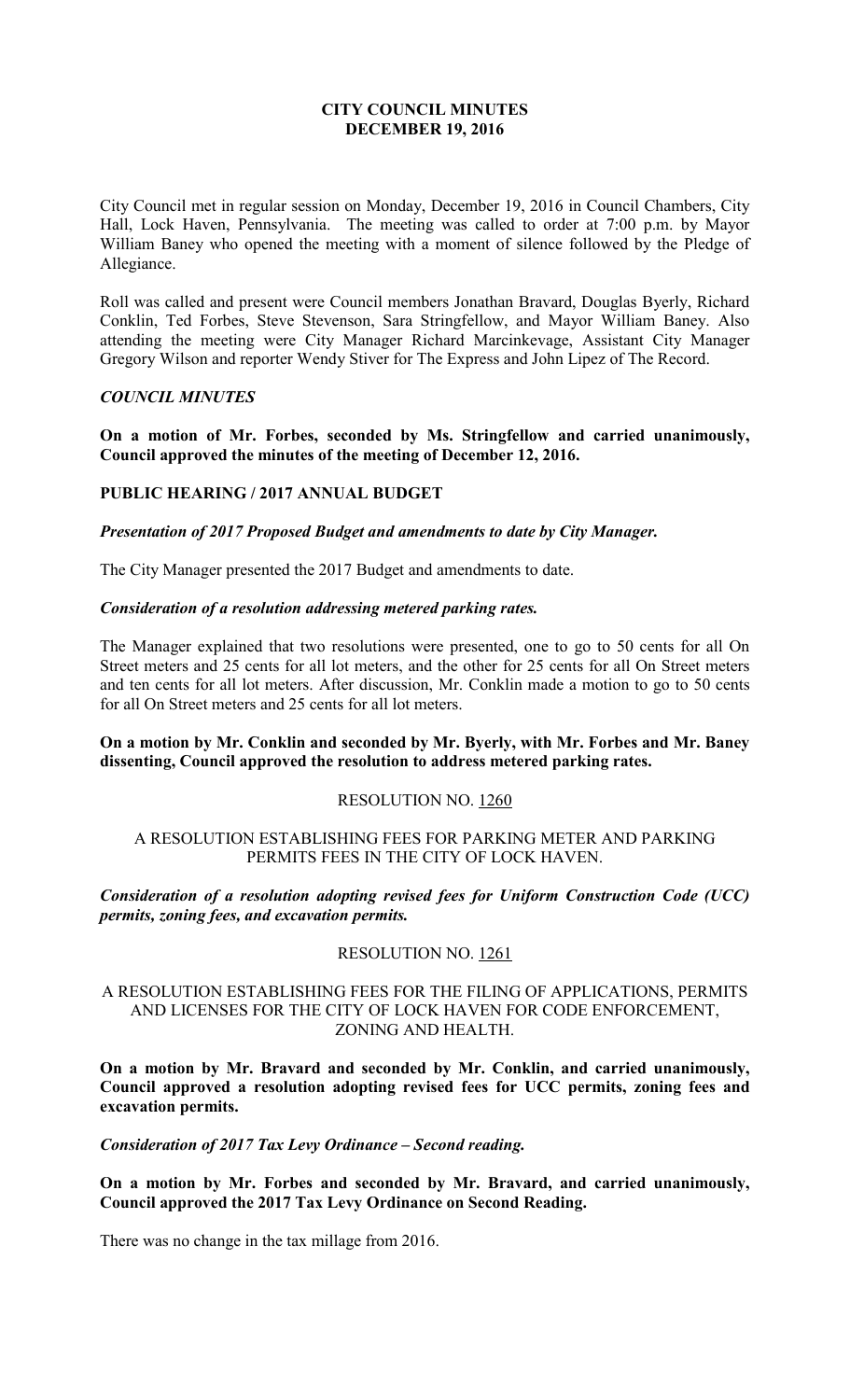#### ORDINANCE NO. 964

#### AN ORDINANCE OF THE CITY OF LOCK HAVEN, CLINTON COUNTY, COMMONWEALTH OF PENNSYLVANIA, FIXING THE TAX RATE FOR THE YEAR 2017.

#### *Consideration of 2017 Appropriations Ordinance (Final Budget) – Second Reading.*

## **On a motion by Mr. Forbes and seconded by Mr. Bravard, and carried unanimously, Council approved the 2017 Appropriations Ordinance (Final Budget) on Second Reading.**

#### ORDINANCE NO. 965

## AN ORDINANCE OF THE CITY OF LOCK HAVEN, IN THE COUNTY OF CLINTON, COMMONWEALTH OF PENNSYLVANIA, APPROPRIATING SPECIFIC SUMS ESTIMATED TO BE REQUIRED FOR THE SPECIFIC PURPOSES OF THE MUNICIPAL GOVERNMENT, HEREINAFTER SET FORTH, DURING THE YEAR 2017

#### **NEW BUSINESS**

*Consideration of an ordinance amending the Traffic Ordinance to add/remove metered parking zones and amend the maximum parking time allowed at metered stalls – First reading.* 

#### ORDINANCE NO. \_\_\_\_\_\_\_

## AN ORDINANCE AMENDING ORDINANCE NO. 670, CHAPTER 15, REGULATING TRAFFIC AND PARKING IN THE CITY OF LOCK HAVEN AND CHAPTER 1, ADMINISTRATION AND GOVERNMENT DESIGNATING MAJOR FUNDS.

**On a motion by Mr. Forbes and seconded by Mr. Byerly, and carried unanimously, Council approved First Reading of an ordinance amending the Traffic Ordinance to add/remove metered parking zones and amend the maximum parking time allowed at metered stalls.** 

*Consideration of a one-year agreement with Baker Tilly to conduct 2016 annual audit.* 

The City Manager presented a one year agreement with Baker Tilly to conduct the 2016 annual audit.

**On a motion by Mr. Bravard and seconded by Mr. Conklin, and carried unanimously, Council approved a one-year agreement with Baker Tilly to conduct the 2016 annual audit.** 

#### *Presentation of dates for 2017 Summer Concerts.*

The City Manager presented the dates for the 2017 Summer Concerts. Triangle Park concerts will be held Friday evenings from 6:00 p.m. to 8:00 p.m. from June 2, 2017 to August 25, 2017. The Floating Stage Concerts will be held from 6:30 p.m. to 9:00 p.m. from June 18, 2017 to August 20, 2017. A Saturday concert will be held on August 19, 2017 from 6:30 p.m. to 9:00 p.m. in cooperation with the LH Jams event.

## *Scheduling of re-organizational Council meeting for 2017 on Monday, January 9, 2017 at 7:00PM.*

The Manager presented the date for the re-organization Council meeting for 2017.

**On a motion by Mr. Bravard and seconded by Mr. Conklin, and carried unanimously, Council approved the scheduling of the re-organizational Council meeting for 2017 on Monday, January 9, 2017 at 7:00 p.m.**